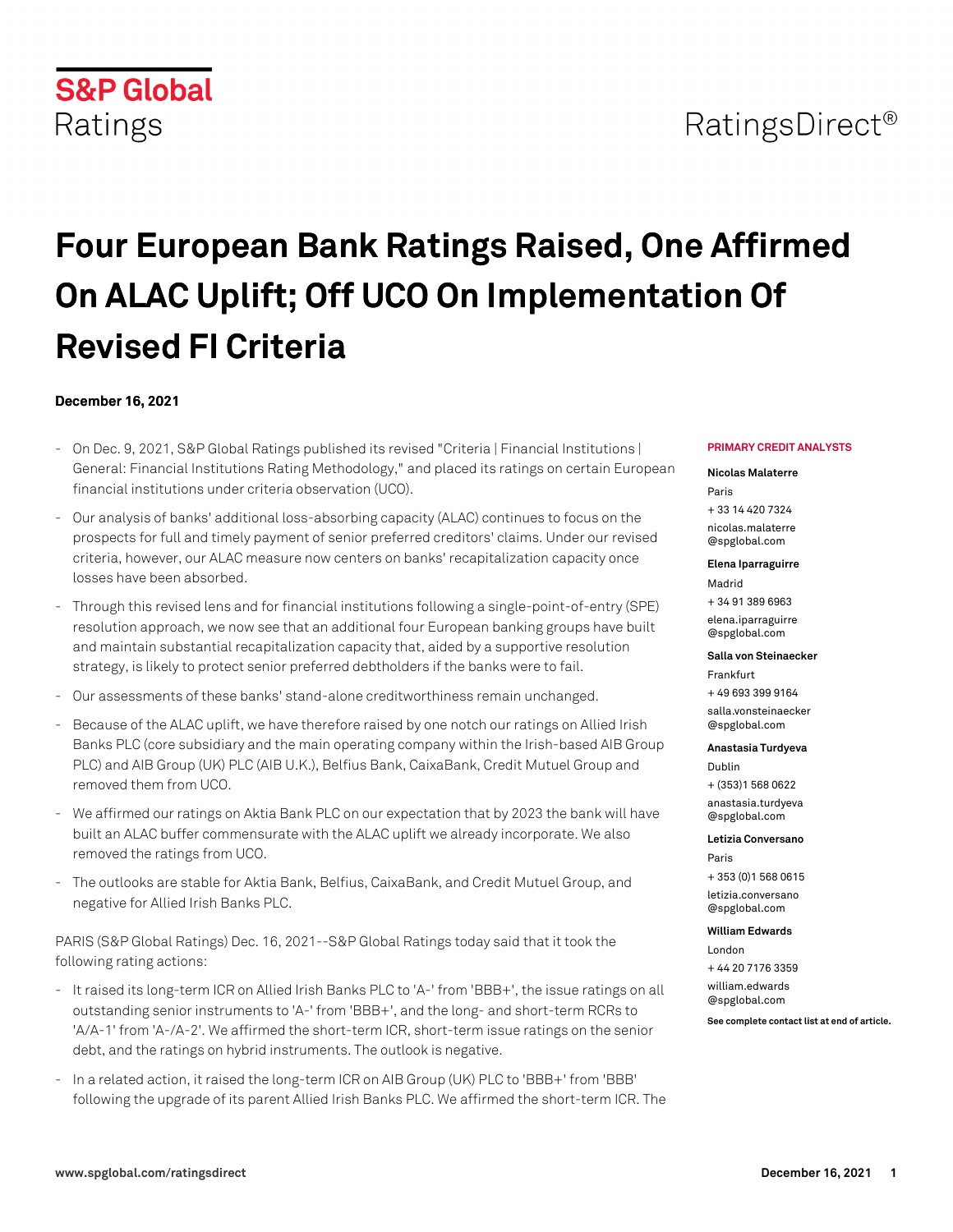outlook is negative.

- It raised the long- and short-term ICRs on Belfius Bank SA/NV to 'A/A-1' from 'A-/A-2', the issue ratings on all outstanding senior instruments to 'A/A-1' from 'A-/A-2', and the long-term RCR to 'A+' from 'A'. We affirmed the short-term RCR and the issue ratings on the hybrid instruments. The outlook is stable.
- It raised the long-term ICR on CaixaBank to 'A-' from 'BBB+', the long-term issue rating on all outstanding senior instruments to 'A-' from 'BBB+', and the long- and short-term RCRs to 'A/A-1' from 'A-/A-2'. We affirmed the short-term ICR, short-term ratings on the senior debt and the ratings on hybrid instruments. The outlook is stable.
- It raised the long-term ICRs on Caisse Centrale du Credit Mutuel and Credit Mutuel Group's core rated entities (Credit Mutuel Group) to 'A+' from 'A', the long-term issue rating on all outstanding senior instruments to 'A+' from 'A', and the long- and short-term RCRs to 'AA-/A-1+' from 'A+/A-1'. We affirmed the short-term ICR, short-term senior debt and the hybrid instruments. The outlook is stable.
- It affirmed its long- and short-term issuer credit ratings (ICRs) on Aktia Bank PLC at 'A-/A-2', the long- and short-term resolution counterparty rating (RCRs) at 'A/A-1' and long-term debt rating at 'A-'. The outlook remains stable.
- For all these issuers, the ICRs, the RCRs, and debt and program ratings were removed from UCO, where they had been placed on Dec. 9, 2021

# **Rationale**

The rating actions follow a revision to our methodologies for rating banks and nonbank financial institutions and for determining a Banking Industry Country Risk Assessment (BICRA) (see "Criteria | Financial Institutions | General: Financial Institutions Rating Methodology," and "Criteria | Financial Institutions | Banks: Banking Industry Country Risk Assessment Methodology And Assumptions," both published Dec. 9, 2021).

**Under our revised FI criteria, our analysis of ALAC continues to focus on the prospect for full** and timely payment of senior preferred creditors' claims if the bank fails. In our view, ALAC uplift is appropriate for these five banks as they are likely to be subject to an effective bail-in-led resolution strategy.

**However, our ALAC measure now concentrates only on banks' recapitalization capacity when the bank is no longer a going concern, once losses have been absorbed by Tier 1 capital.** We have excluded the concept of excess total adjusted capital (TAC) from our ALAC measure as we expect that banks will use their capital to absorb losses on a going concern. In other words, capital will protect them from becoming insolvent and therefore we take it into account in the stand-alone credit profile (SACP). We expect that banks will use their equity and additional Tier 1 capital to absorb losses while still a going concern, or at the point of nonviability. Consistently, our methodology now describes lower headline thresholds for ratings uplift based on ALAC, and incorporates only additional subordinated capacity that can be used to recapitalize a bank.

**Four more European banking groups that follow a single-point-of-entry (SPE) resolution approach now benefit from additional ALAC uplift.** We now consider the ALAC buffers built by Belfius Bank, CaixaBank, and Credit Mutuel Group to be large enough to warrant a one-notch rating uplift. Allied Irish Banks PLC has built a large enough ALAC buffer to warrant a second notch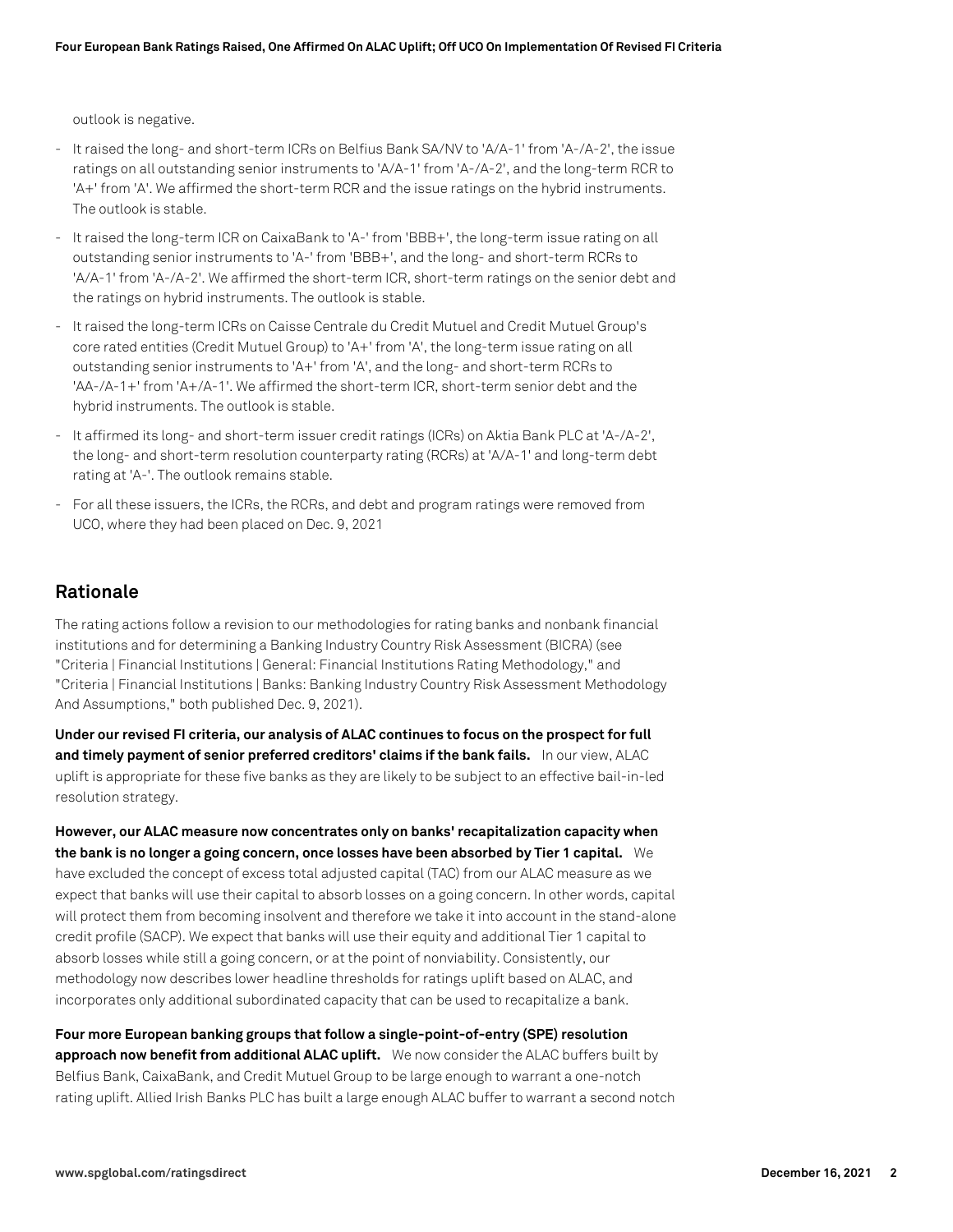### **Four European Bank Ratings Raised, One Affirmed On ALAC Uplift; Off UCO On Implementation Of Revised FI Criteria**

of ALAC uplift. Finally, we are confident that Aktia Bank will have created an ALAC buffer commensurate with one notch of uplift by 2023; therefore, it still benefits from the uplift we had already given it.

# **Additional Loss-Absorbing Capacity (ALAC) Based On The New Criteria Results In ICR Uplift**

|                                     | <b>ALAC</b>                     |                                          |               | MREL requirement (2) |                 | <b>MREL</b><br>subordinated |                             |
|-------------------------------------|---------------------------------|------------------------------------------|---------------|----------------------|-----------------|-----------------------------|-----------------------------|
|                                     | <b>ALAC uplift</b><br>(notches) | <b>Threshold for</b><br>the uplift (bps) | 2020<br>(bps) | 2023e<br>(bps)       | Total<br>$(\%)$ | Subordinated<br>(% )        | As of September<br>2021 (%) |
| Allied Irish<br>Banks PLC<br>(3)(4) | $\overline{2}$                  | 600                                      | 684           | 725-775              | 27.10           | N.A.                        | 31.90                       |
| Credit Mutuel<br>Group (1)          | 1                               | 300                                      | 361           | 375-425              | 20.99           | 14.35                       | 24.03                       |
| CaixaBank                           |                                 | 275                                      | 470           | 500-550              | 19.33           | 13.50                       | 22.70                       |
| <b>Belfius Bank</b><br>SA/NV        | 1                               | 300                                      | 468           | 350-400              | 22.37           | 15.25                       | 22.37                       |
| Aktia Bank PLC<br>(5)               | 1                               | 400                                      | 331           | 450-500              | 19.86           | N.A.                        | 14.84                       |

(1) Credit Mutuel Group's MREL subordination is as of end-2020. (2) MREL requirement no longer includes combined capital buffers, but reported MREL does include them. Combined capital buffers are: 3% for Credit Mutuel Group, 2.76% for CaixaBank, 4% for Belfius Bank, and 2.51% for Aktia Bank. (3) Allied Irish Banks' total MREL requirement includes combined capital buffers, which are not disclosed. (4) Allied Irish Banks' subordinated MREL data is as of June 2021. (5) Aktia Bank's subordinated MREL data is estimated. e--Estimated. MREL--Own fund and eligible liabilities. N.A.--Not available.

**We include in our calculations of ALAC all Tier II and senior nonpreferred debt instruments issued by, or to be issued by, the bank.** We measure ALAC buffers against standard thresholds: 300 basis points (bps) for a one-notch uplift and 600 bps for two notches for banks that have investment-grade anchors. In the case of CaixaBank, we lower the threshold by 25 bps because its insurance activities would not be part of the resolution. For Aktia Bank, we apply an adjusted threshold of 400 bps because its ALAC instruments are likely to have a maturity concentration.

**The ALAC buffer provides protection for senior creditors in a resolution scenario.** We would therefore apply any uplift to the ICRs on the bank, all debt ratings assigned to senior unsecured debt instruments, and the RCRs. However, the ratings on hybrid debt, including senior nonpreferred instruments, are unchanged.

**The stronger creditworthiness of Allied Irish Banks PLC led us to upgrade of its strategically important U.K. subsidiary AIB Group (UK) PLC.** We expect that it would be resolved with the parents, given the parents' single-point-of entry resolution strategy.

The rating action on Belfius Bank has no impact on its insurance subsidiary, Belfius Insurance S.A. (A-/Stable), as the insurance entity is not in scope for Belfius Bank's single-point-of-entry resolution strategy and therefore cannot benefit from the improved creditworthiness of Belfius Bank.

Our assessments of all banks' stand-alone creditworthiness remain unchanged.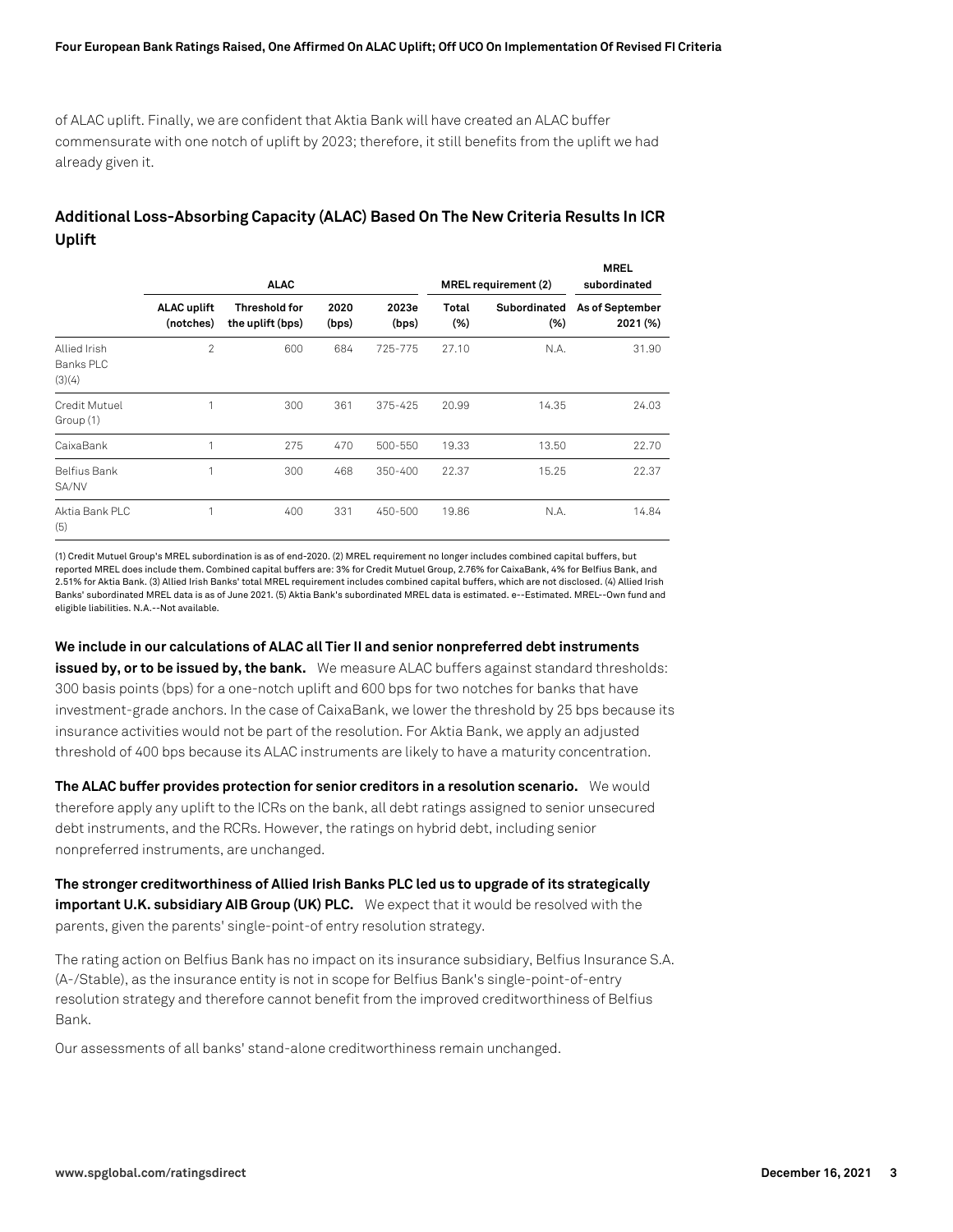# **Allied Irish Banks PLC and AIB (UK) PLC**

We raised our long-term ICR on Allied Irish Banks PLC and its strategically important subsidiary, AIB (UK) PLC, by one notch because the bank has built a sufficiently large buffer of bail-inable instruments to gain a second notch of ALAC uplift. Ratings on all hybrids and short-term issues have been affirmed.

In our view, Allied Irish Banks PLC is a core subsidiary and the main operating company within Irish-based AIB Group PLC (AIB). AIB's 'bbb' group SACP hasn't changed but we raised its group credit profile (GCP) to 'a-' from 'bbb+' to incorporate the second notch of ALAC uplift that supports the ICRs on AIB's operating entities.

The group SACP for AIB--as well as Allied Irish Banks PLC--still benefits from the group's strong domestic franchise and solid competitive position in the Irish market. That said, the prolonged period of low interest rates, combined with some structural issues, will continue to weigh on AIB's earnings generation capacity over the next 18-24 months. These structural issues include the large cost base and continued investment in business transformation and digital capabilities, as well as higher capital requirements for mortgage loans than other European countries.

# **Allied Irish Banks PLC (operating company)**

The negative outlook on Allied Irish Banks PLC reflects that on AIB Group PLC (AIB). This is because we now consider that the bank (and the group) may be unable to restore its profitability and consider that is the most likely trigger for a rating action on Allied Irish Banks PLC over the next 18-24 months.

# **Outlook**

The negative outlook on Allied Irish Banks mirrors the one on AIB Group PLC (AIB) and indicates that in our view, structural profitability issues--namely, high costs and still-significant dependence on net interest income--will likely continue to constrain AIB's earnings generation capacity over the next 18-24 months, while it implements its new business plan. This could make the bank more vulnerable to the persistent low-interest-rate environment than other, more-diversified, and digitally advanced international peers.

**Downside scenario:** We could consider lowering our ratings on Allied Irish Banks PLC following a similar action on AIB. This may happen if the group proves unable to reduce costs and diversify revenue over the next 18-24 months, as per its new business plan, and we forecast persistently weak returns over that period. Furthermore, although it seems unlikely at this stage, we could also lower our rating on Allied Irish Banks PLC if the ALAC buffer were to sustainably fall below our 6% threshold.

**Upside scenario:** We could revise our outlook to stable over the next 18-24 months, following a similar action on AIB. Specifically, this could occur if we saw tangible signs that the bank is delivering on its cost-cutting, revenue-diversification, and digital transformation plans, while maintaining sound asset quality and good capital buffers.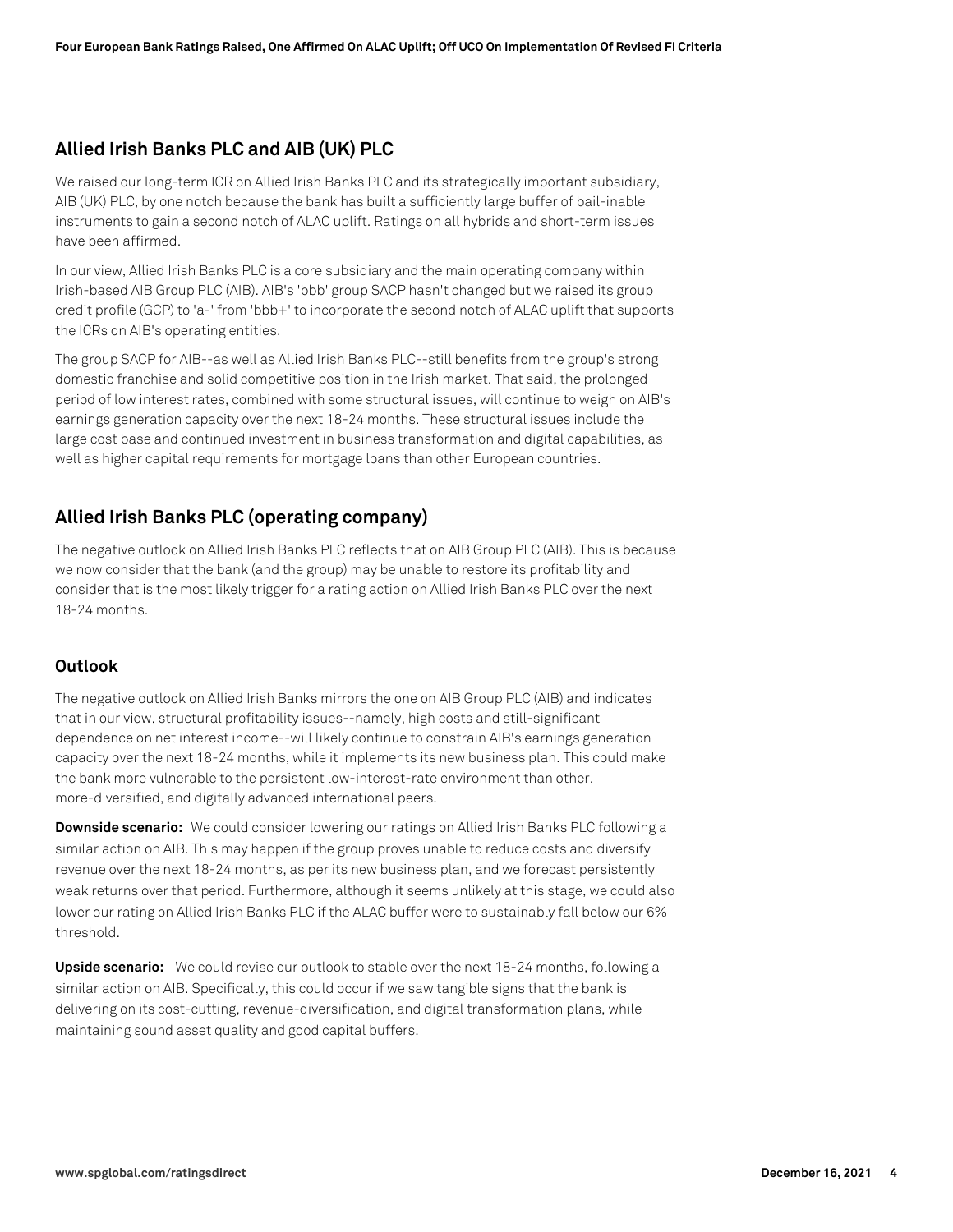# **Ratings Score Snapshot**

Issuer credit rating: A-/Negative/A-2

Resolution counterparty rating: A/--/A-1

Stand-alone credit profile: bbb

Anchor: bbb

- Business position: Adequate (0)
- Capital and earnings: Strong (+1)
- Risk position: Moderate (-1)
- Funding and liquidity: Adequate and adequate (0)
- Comparable rating analysis: 0

Support: +2

- ALAC support: 2
- GRE support: 0
- Group support: 0
- Sovereign support: 0

Additional factors: 0

# **AIB Group (UK) PLC**

Our ratings on AIB U.K. reflect its stand-alone creditworthiness and the broad strength of Allied Irish Banks PLC--including the parent's ALAC--which would support timely payments to AIB U.K.'s creditors.

# **Outlook**

The negative outlook on AIB U.K. reflects that on its parent, Ireland-based Allied Irish Banks PLC. We consider AIB U.K. to be strategically important to its parent, so we rate it three notches above its SACP but cap the ratings at one notch below our 'a-' GCP on AIB.

**Downside scenario:** We could lower the ratings within the next 18-24 months if we took a similar action on the parent company. It could also follow a material underperformance of AIB U.K. compared with our base-case scenario, or from a weakening of AIB U.K.'s strategic importance within the group.

**Upside scenario:** We could revise our outlook to stable if we took a similar rating action on the parent company.

# **Ratings Score Snapshot**

Issuer credit rating: BBB+/Negative/A-2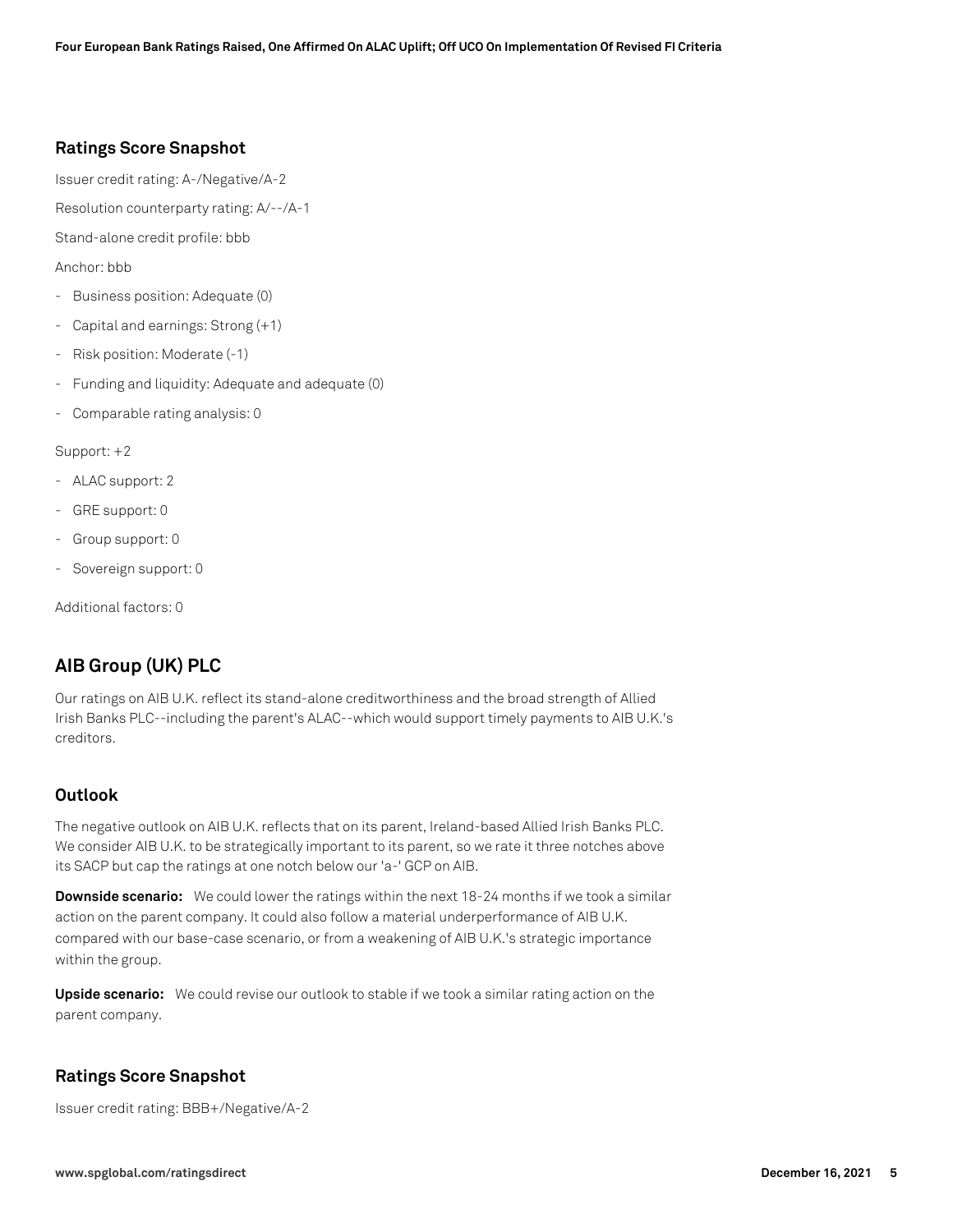Resolution counterparty rating: A-/--/A-2

Stand-alone credit profile: bb+

Anchor: bbb+

- Business position: Constrained (-2)
- Capital and earnings: Strong (+1)
- Risk position: Constrained (-2)
- Funding and liquidity: Adequate and adequate (0)
- Comparable rating analysis: 0

Support: +3

- ALAC support: 0
- GRE support: 0
- Group support: 3
- Sovereign support: 0

Additional factors: 0

# **Belfius Bank SA/NV**

The one-notch upgrade of Belfius Bank indicates that the bank has a sufficient buffer of bail-inable instruments to provide protection to senior debtholders in a resolution scenario, thus reducing the likelihood of default. Belfius Bank's stand-alone assessment has not changed and remains supported by the bank's top-tier domestic market position, with good business diversification between banking and insurance services mitigating its concentration in Belgium. The bank also has good underwriting standards that support its relatively low credit risk in core lending activities. Although its capital position has gradually strengthened over the past few years, we anticipate that its capitalization levels will likely plateau in future.

# **Outlook**

The stable outlook reflects our view of Belfius Bank's resilient performance over 2021. Its profitability has rebounded, supported by its bank-assurance model and positioning it well to deliver on its 2025 strategy. We still anticipate that the persistently low interest rates will weigh on net interest income but expect this to be partly mitigated by lending growth and a gradual shift in exposures to corporates and SMEs from public-sector clients.

**Downside scenario:** We could lower the ratings if Belfius Bank departed from its current capital management policy. This could happen if the bank unexpectedly upstreamed higher level of dividends to its shareholders (potentially ahead of an IPO) or faced significant unforeseen one-off costs that weakened its RAC ratio to well below 10%. We could also lower the rating if we saw a risk that profitability would be significantly dented after the rebound observed in 2021.

**Upside scenario:** We consider an upgrade to be remote. However, we could consider raising the ratings if Belfius Bank's ALAC buffer increased substantially and sustainably above 6% of our risk-weighted assets metric.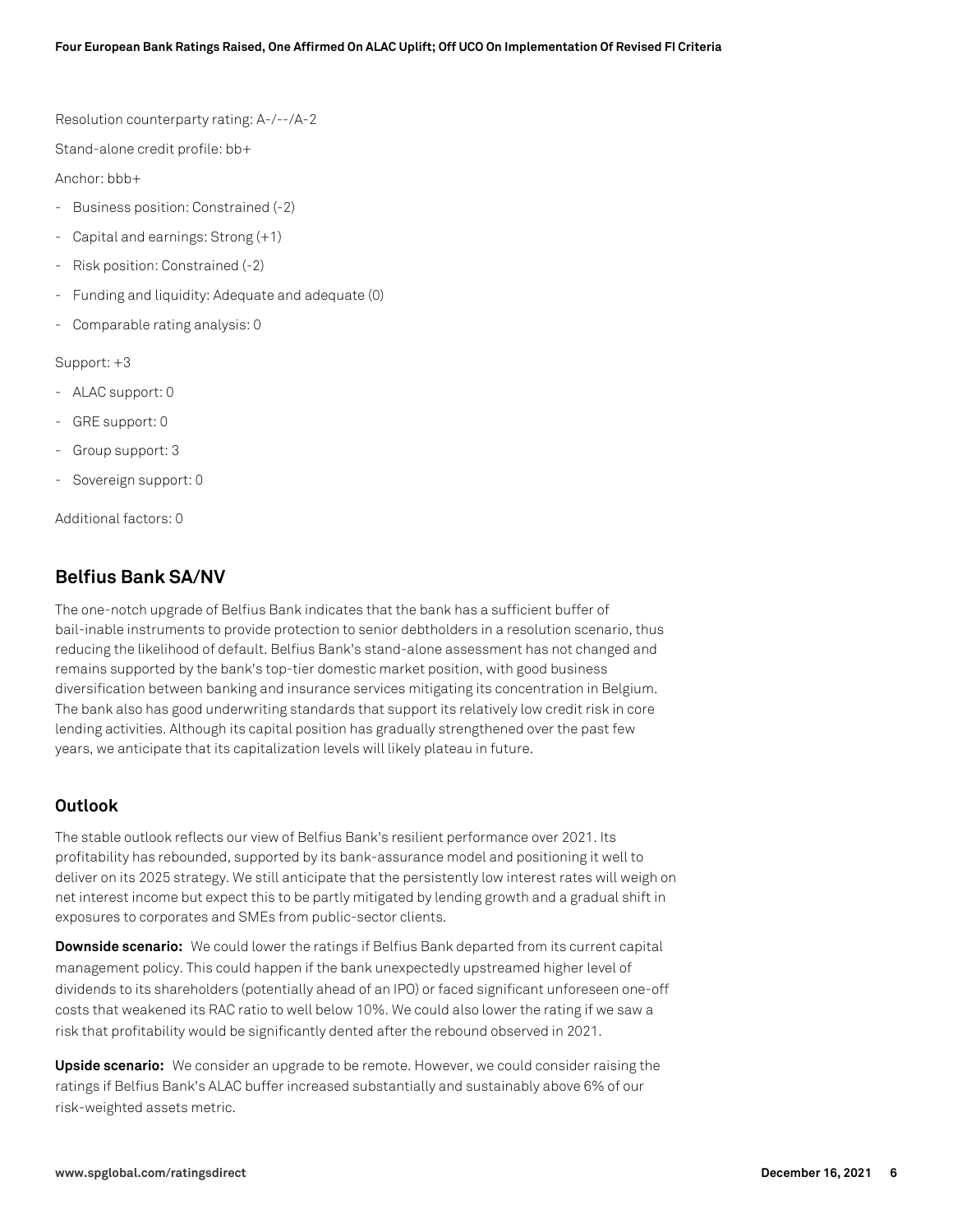# **Ratings Score Snapshot**

Issuer credit rating: A/Stable/A-1

Resolution counterparty rating: A+/--/A-1

Stand-alone credit profile: a-

Anchor: a-

- Business position: Adequate (0)
- Capital and earnings: Strong (+1)
- Risk position: Moderate (-1)
- Funding and liquidity: Adequate and adequate (0)
- Comparable rating analysis: 0

Support: +1

- ALAC support: 1
- GRE support: 0
- Group support: 0
- Sovereign support: 0

Additional factors: 0

# **CaixaBank**

The one-notch upgrade of CaixaBank indicates that the bank has a sufficient buffer of bail-inable instruments to provide protection to senior debtholders in a resolution scenario, thus reducing the likelihood of default. CaixaBank now benefits from one notch of ALAC uplift. CaixaBank's stand-alone assessment has not changed and is still supported by the bank's powerful retail banking franchise in Spain, tight underwriting standards, and improved capital base, although the latter has a limited buffer to absorb adverse economic conditions. Such strengths mitigate the bank's geographic concentration in Spain and Portugal, in our view.

## **Outlook**

The stable outlook on CaixaBank reflects our view that its profitability will gradually recover over the next two years, as the economy becomes more supportive. We anticipate that CaixaBank will remain focused on extracting synergies from the recently integrated Bankia and forecast that the bank's return on equity will be about 7%-8% over the next two years. We also expect CaixaBank to maintain adequate capital, given the risks it faces, and a RAC ratio of about 7.4%-7.9%. If economic risks in Spain were to worsen, the RAC ratio could be reduced by about 70 bps, but we do not expect to change our view of the bank's combined capital and risk strength, even in such a scenario.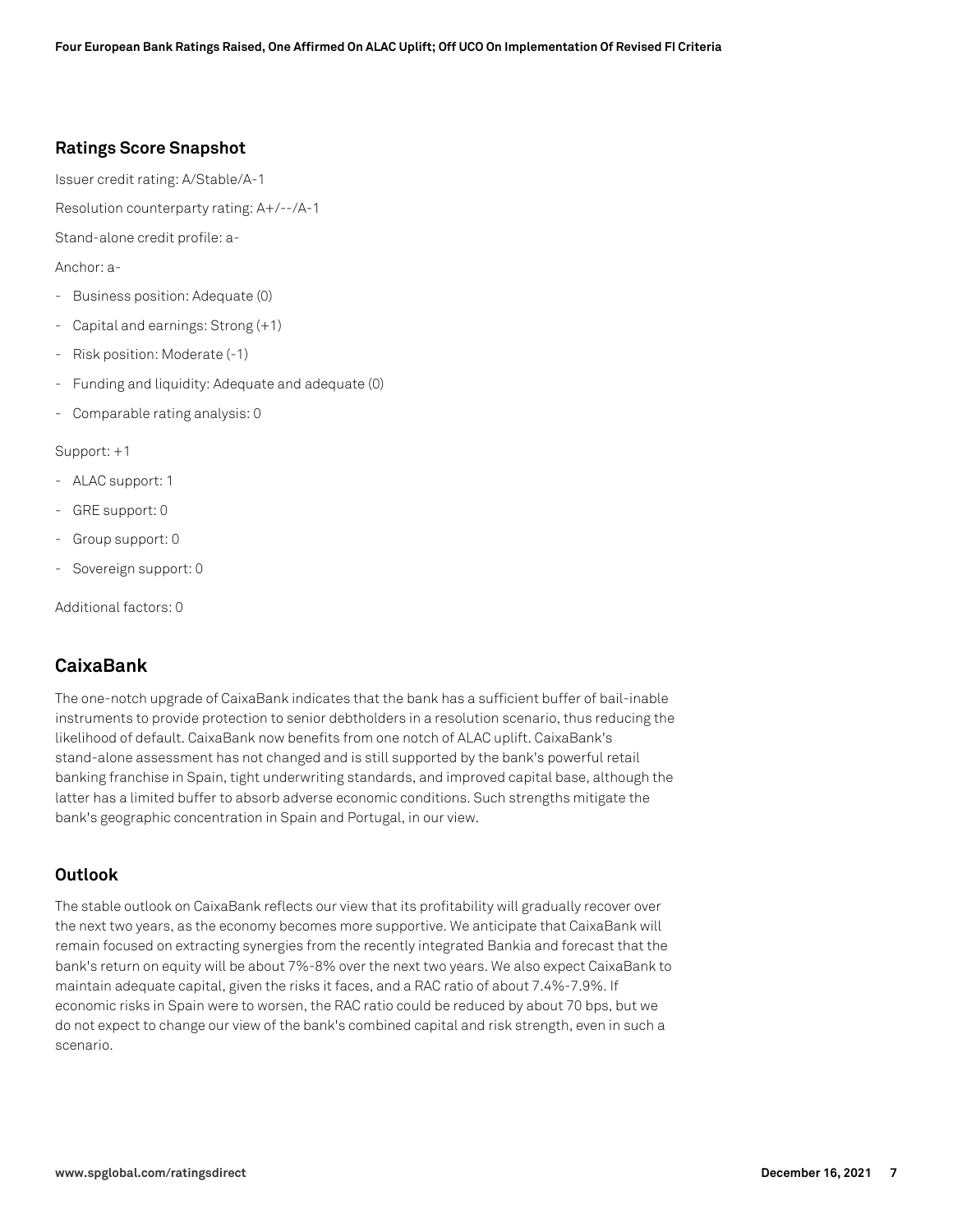**Downside scenario:** We could lower the ratings if:

- Economic risks in Spain increase meaningfully and, as a result, CaixaBank's financial profile deteriorates substantially and we conclude that the bank's capital is a weakness, given the risks it bears; or
- CaixaBank's business model and earnings performance, following the full integration of Bankia in 2021, turns out to be weaker than that of CaixaBank as a stand-alone entity.

**Upside scenario:** Although a positive rating action is unlikely, we could raise the ratings on CaixaBank if the bank makes more substantial progress than expected in building up its bail-inable debt buffer, to the point that it benefits from two, rather than one, notches of ALAC uplift. We could also raise our ratings on CaixaBank if it were to operate with significantly stronger capital compared to the risks it faces.

# **Ratings Score Snapshot**

Issuer credit rating: A-/Stable/A-2

Resolution counterparty rating: A/--/A-1

Stand-alone credit profile: bbb+

Anchor: bbb

- Business position: Strong (+1)
- Capital and earnings: Adequate (0)
- Risk position: Adequate (0)
- Funding and liquidity: Adequate and adequate (0)
- Comparable rating analysis: 0

Support: +1

- ALAC support: +1
- GRE support: 0
- Group support: 0
- Sovereign support: 0

Additional factors: 0

# **Caisse Centrale du Credit Mutuel (Credit Mutuel Group; CMG)**

We raised by one notch the long-term ICR on Caisse Centrale du Credit Mutuel and Credit Mutuel Group's core rated entities (Credit Mutuel Group; CMG) and our issue ratings on the group's senior unsecured debt to indicate that the bank has built up a buffer of bail-inable instruments which we now consider sufficient to provide protection to senior debtholders in a resolution scenario, thus reducing the likelihood of CMG defaulting on these instruments.

Our ratings reflect CMG's strong balance sheet and solid platform for stable earnings, combined with its ability to sell multiple products and services to its clients, including insurance products,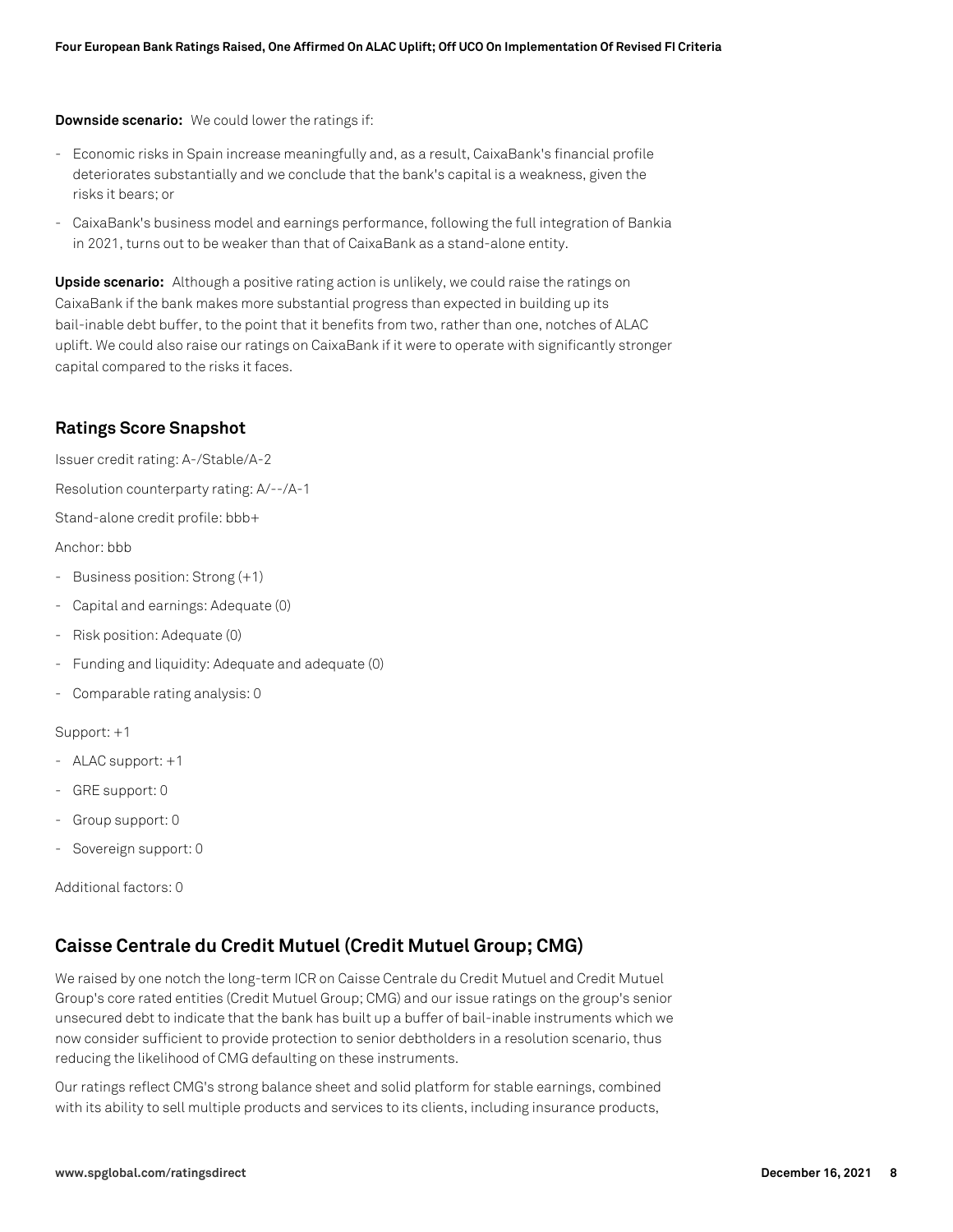### **Four European Bank Ratings Raised, One Affirmed On ALAC Uplift; Off UCO On Implementation Of Revised FI Criteria**

consumer credit, and private banking. The group's good cost controls and the IT and digital investments that fuel its revenue also benefit its earnings capacity. We forecast that earnings will gradually improve, based on growing business volumes, with net lending rising by about 5% a year, and higher fees and commissions from its long-established and resilient bancassurance model. Constrained loan margins, however, will keep weighing on bottom-line profitability, and we forecast CMG will report a return on equity of about 6% in the coming years.

### **Outlook**

The stable outlook indicates that we expect CMG to gradually adapt its retail and insurance activities in the competitive French market. We anticipate that over the two-year outlook horizon, CMG will preserve its profitability at levels comparable with those of other cooperative banking groups that have the same credit profile, and will demonstrate that its business model remains sustainable, taking into account its mutualist nature. We also expect CMG to maintain a solid regulatory capital position over the next two years, and a RAC ratio before diversification that hovers around 10.3%, sustained by organic capital generation and a conservative dividend policy, given its cooperative nature.

We also assume that existing challenges regarding the group's cohesion will not represent a structural weakness, but rather an area of relative uncertainty, as has been the case so far.

**Downside scenario:** We could lower the rating in the next two years if we conclude that the group cannot prove its retail banking and insurance business strategy is sustainable in the evolving interest-rate environment and competitive landscape in France. This could lead to a further margin decline or weaker efficiency, and to an increased gap between its profitability and that of peers, which would also suggest a weaker capital loss-absorption capacity. We could also downgrade the bank if the RAC ratio were to fall well below 10% because organic capital generation is insufficient to fund organic capital consumption.

**Upside scenario:** We consider an upgrade from the current 'A+' rating to be remote. An upgrade would depend on both a higher starting anchor for domestic banks in France and CMG significantly enhancing its profitability and efficiency to well above levels reported by similarly rated peers, while maintaining sound solvency and healthy asset quality in the next two years.

## **Ratings Score Snapshot**

Issuer credit rating: A+/Stable/A-1 Resolution counterparty rating: AA-/--/A-1+ Stand-alone credit profile: a Anchor: bbb+ - Business position: Strong (+1)

- Capital and earnings: Strong (+1)
- Risk position: Adequate (0)
- Funding and liquidity: Adequate and adequate (0)
- Comparable rating analysis: 0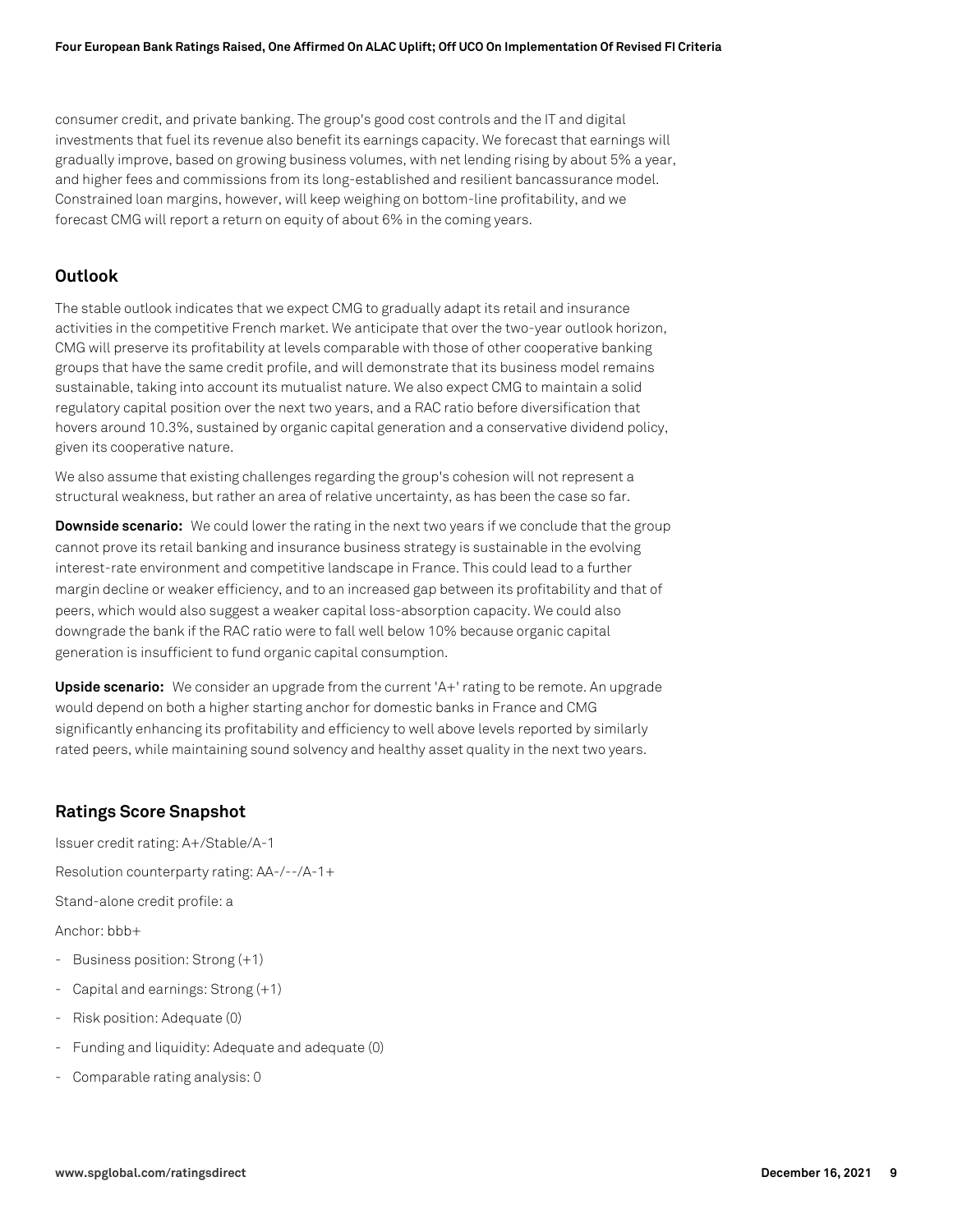Support: +1

- ALAC support: 1
- GRE support: 0
- Group support: 0
- Sovereign support: 0

Additional factors: 0

# **Aktia Bank PLC**

The affirmation of our long-term ICR on Aktia Bank reflects our expectation that the bank will build up a sufficient buffer of bail-inable instruments to provide protection to senior debt holders in a resolution scenario, thus reducing the likelihood of default. Specifically, we expect the bank to issue a meaningful amount of senior nonpreferred instruments in the next 12-24 months and to maintain thereafter an ALAC buffer above our adjusted 4% threshold. We apply an increased threshold because Aktia Bank's ALAC instruments are likely to display a maturity concentration.

Aktia Bank's 'bbb+' stand-alone credit profile (SACP) has not changed. Its sound regional retail and small and midsize enterprise (SME) franchise, which focuses on low-risk collateralized lending, is complemented by growing wealth management and life insurance operations. These provide new cross-selling opportunities and will increasingly diversify the bank's earnings. Although Aktia Bank's capitalization took a hit when it acquired wealth management operations from Taaleri PLC on April 30, 2021, we project that its risk-adjusted capital (RAC) ratio will remain strong at 11%-12% through 2023. Our view is supported by the bank's consistently strong earnings generation, which allows it to support business growth and to build up capital despite regular dividend distributions.

# **Outlook**

The stable outlook indicates that we expect Aktia Bank to preserve a sound financial position over the next two years and to build up a material bail-inable buffer consisting of senior nonpreferred and Tier 2 capital instruments that would provide protection to senior debtholders in a resolution scenario. Indeed, we expect the bank to successfully enter the senior nonpreferred market within the next 12 months.

Clarity about Aktia Bank's potential subordination requirement on its minimum requirement for own fund and eligible liabilities (MREL) could further strengthen its ALAC buffer.

**Downside scenario:** We could lower the ratings if we see a lower likelihood that Aktia Bank will sustain an ALAC buffer above our adjusted 4% threshold by issuing senior nonpreferred instruments as subordinated instruments mature and the bank's business operations grow. A delay to its market entry or insufficient ALAC issuance volumes would likely lead us to remove the ALAC uplift in the ratings.

**Upside scenario:** We consider a positive rating action less likely at this stage. It could be triggered if Aktia Bank strengthens its bank-wealth management franchise, delivers on its updated financial targets, and consistently outperforms peers in terms of profitability. An upgrade would also depend on Aktia Bank's overall creditworthiness being in line with that of its higher-rated European peers.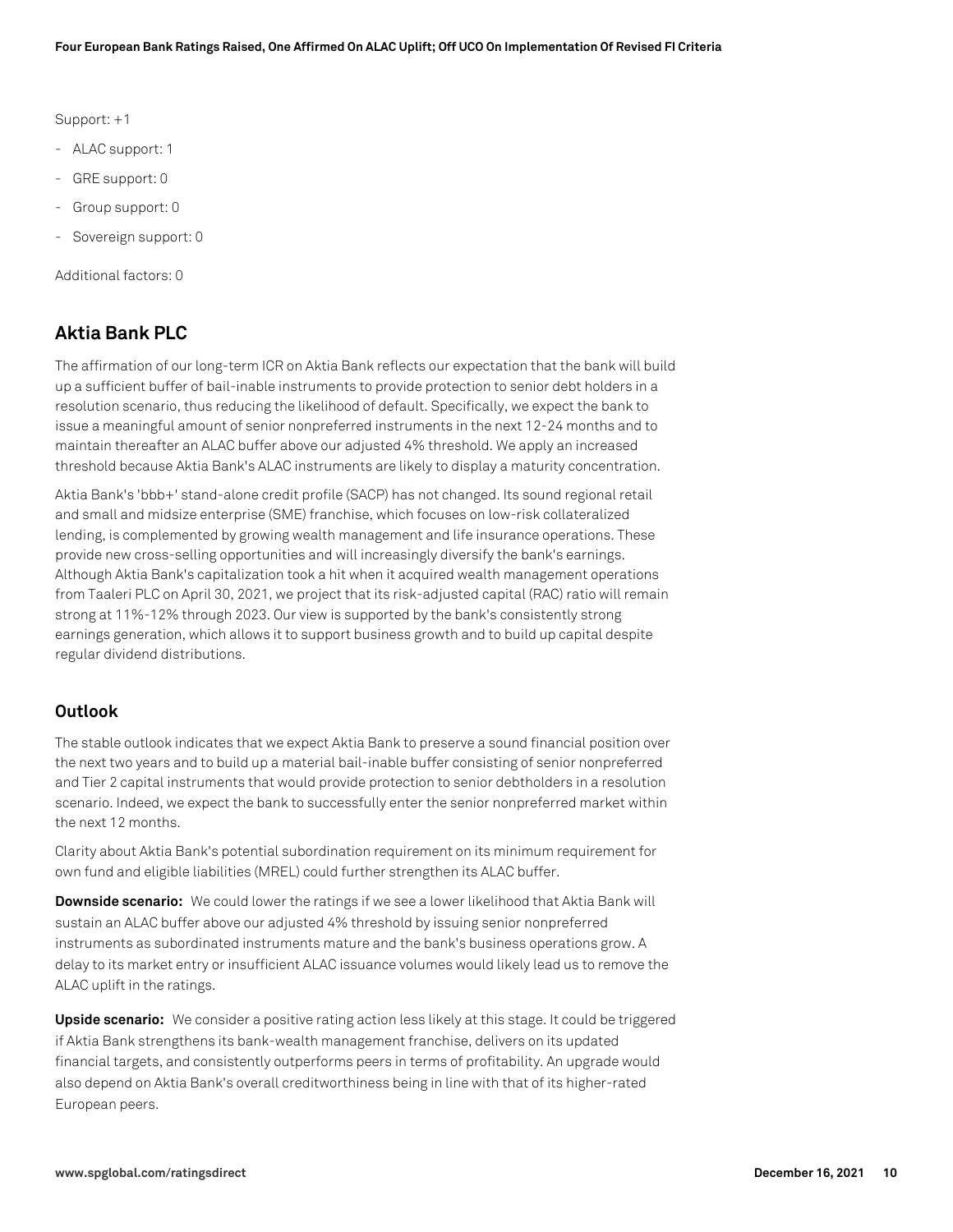# **Ratings Score Snapshot**

Issuer credit rating: A-/Stable/A-2

Resolution counterparty rating: A/--/A-1

Stand-alone credit profile: bbb+

Anchor: a-

- Business position: Moderate (-1)
- Capital and earnings: Strong (+1)
- Risk position: Moderate (-1)
- Funding and liquidity: Adequate and adequate (0)
- Comparable rating analysis: 0

Support: +1

- ALAC support: +1
- GRE support: 0
- Group support: 0
- Sovereign support: 0

Additional factors: 0

# **Related Criteria**

- Criteria | Financial Institutions | Banks: Banking Industry Country Risk Assessment Methodology And Assumptions, Dec. 9, 2021
- Criteria | Financial Institutions | General: Financial Institutions Rating Methodology, Dec. 9, 2021
- General Criteria: Environmental, Social, And Governance Principles In Credit Ratings, Oct. 10, 2021
- General Criteria: Hybrid Capital: Methodology And Assumptions, July 1, 2019
- General Criteria: Group Rating Methodology, July 1, 2019
- Criteria | Financial Institutions | General: Risk-Adjusted Capital Framework Methodology, July 20, 2017
- General Criteria: Methodology For Linking Long-Term And Short-Term Ratings, April 7, 2017
- General Criteria: Guarantee Criteria, Oct. 21, 2016
- General Criteria: Principles Of Credit Ratings, Feb. 16, 2011

**.**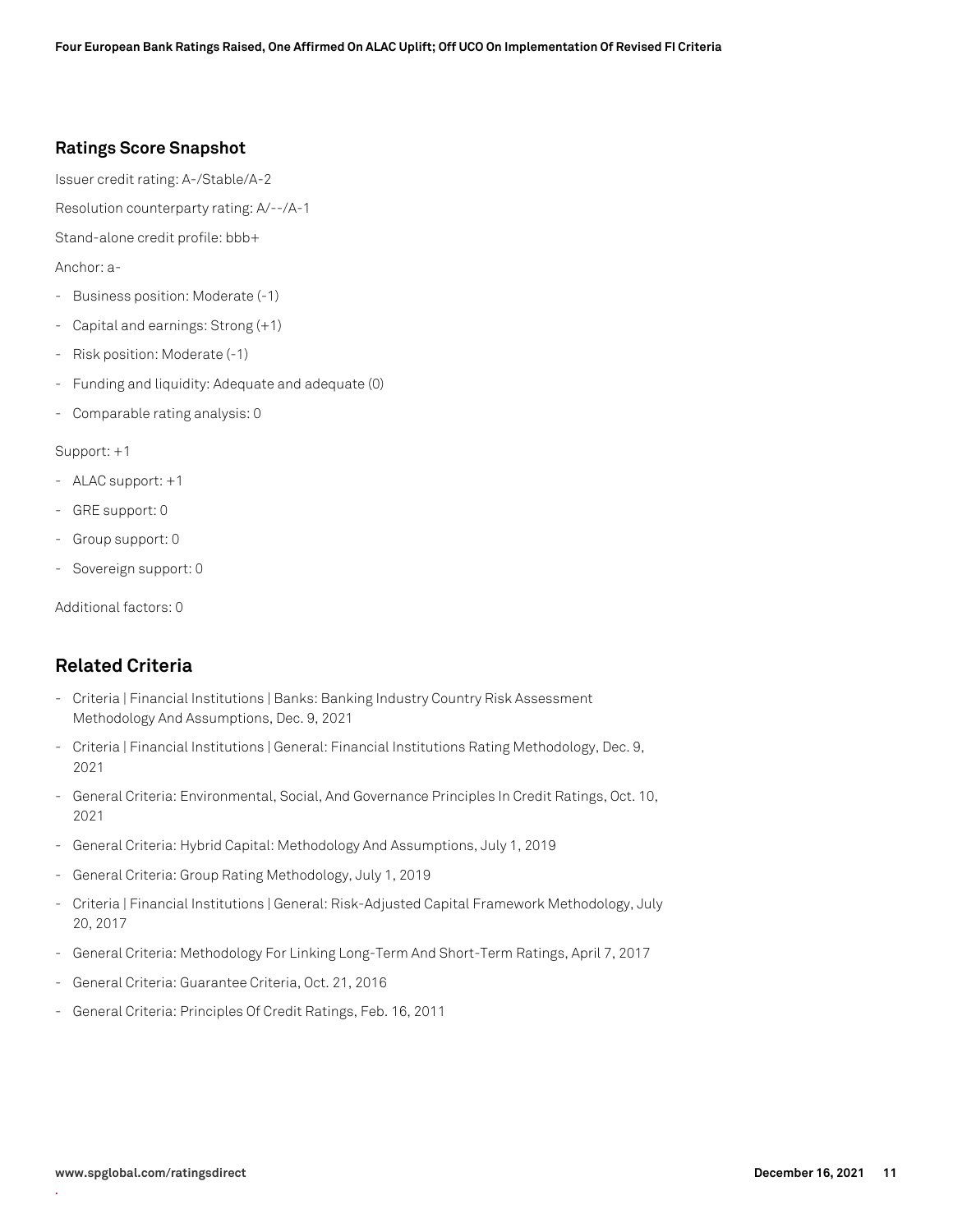# **Related Research**

- RFC Process Summary: Financial Institutions Rating Methodology, Dec. 9, 2021
- Certain Financial Institution Issuer And Issue Ratings Placed Under Criteria Observation Following Criteria Update, Dec. 9, 2021
- RFC Process Summary: Banking Industry Country Risk Assessment Methodology And Assumptions, Dec. 9, 2021

# **Ratings List**

**\* \* \* \* \* \* \* \* \* \* \* \* \* \* \* AIB Group PLC \* \* \* \* \* \* \* \* \* \* \* \* \* \* \***

| <b>Ratings Affirmed</b>                           |                   |                   |
|---------------------------------------------------|-------------------|-------------------|
| <b>Allied Irish Banks PLC</b>                     |                   |                   |
| Subordinated                                      | BB+               |                   |
| Subordinated                                      | D                 |                   |
| Commercial Paper                                  | $A-2$             |                   |
| Allied Irish Banks N.A. Inc.                      |                   |                   |
| Commercial Paper                                  | $A - 2$           |                   |
| Upgraded                                          |                   |                   |
|                                                   | To                | From              |
| <b>Allied Irish Banks PLC</b>                     |                   |                   |
| Resolution Counterparty Rating                    | $A/-- /A-1$       | $A-/--/A-2$       |
| Allied Irish Banks N.A. Inc.                      |                   |                   |
| Commercial Paper                                  | $A -$             | BBB+              |
| <b>Upgraded; Outlook Action; Ratings Affirmed</b> |                   |                   |
|                                                   | To                | From              |
| Allied Irish Banks PLC                            |                   |                   |
| <b>Issuer Credit Rating</b>                       | A-/Negative/A-2   | BBB+/Positive/A-2 |
| AIB Group (U.K.) PLC                              |                   |                   |
| <b>Issuer Credit Rating</b>                       | BBB+/Negative/A-2 | BBB/Positive/A-2  |
| <b>Upgraded; Ratings Affirmed</b>                 |                   |                   |
|                                                   | To                | From              |
| AIB Group (U.K.) PLC                              |                   |                   |
| <b>Resolution Counterparty Rating</b>             | $A-/--/A-2$       | $BBB+/--/A-2$     |
|                                                   |                   |                   |
| <b>Ratings Affirmed</b>                           |                   |                   |
| <b>Belfius Bank SA/NV</b>                         |                   |                   |
| Senior Subordinated                               | BBB+              |                   |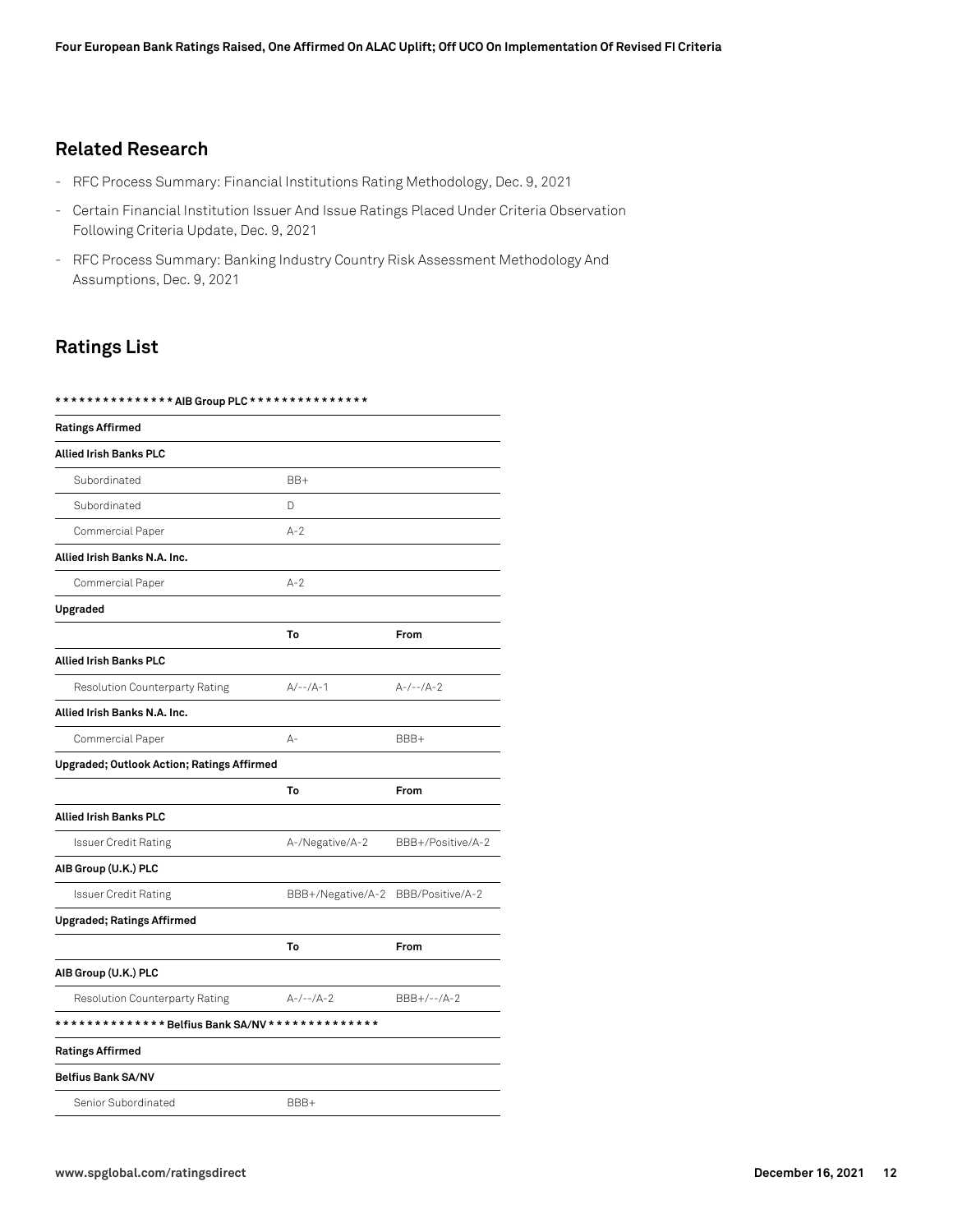| Subordinated                       | <b>BBB</b>   |               |
|------------------------------------|--------------|---------------|
| Junior Subordinated                | BB+          |               |
| Junior Subordinated                | BBB-         |               |
| <b>Belfius Financing Co.</b>       |              |               |
| Junior Subordinated                | BBB-         |               |
| Upgraded                           |              |               |
|                                    | To           | From          |
| <b>Belfius Bank SA/NV</b>          |              |               |
| <b>Issuer Credit Rating</b>        | A/Stable/A-1 | A-/Stable/A-2 |
| Certificate Of Deposit             |              |               |
| Foreign Currency                   | А            | $A-$          |
| <b>Belfius Bank SA/NV</b>          |              |               |
| Senior Unsecured                   | А            | $A-$          |
| Certificate Of Deposit             | А            | $A -$         |
| Certificate Of Deposit             | $A-1$        | $A-2$         |
| <b>Belfius Financing Co.</b>       |              |               |
| Commercial Paper                   | $A-1$        | $A - 2$       |
| Dexia Secured Funding Belgium N.V. |              |               |
| Senior Secured                     | А            | $A-$          |
| <b>Upgraded; Ratings Affirmed</b>  |              |               |
|                                    | To           | From          |
| <b>Belfius Bank SA/NV</b>          |              |               |
| Resolution Counterparty Rating     | $A+/--/A-1$  | $A/-- /A-1$   |
|                                    |              |               |
| <b>Ratings Affirmed</b>            |              |               |
| CaixaBank S.A.                     |              |               |
| Senior Subordinated                | <b>BBB</b>   |               |
| Subordinated                       | BBB-         |               |
| Preferred Stock                    | BB           |               |
| Commercial Paper                   | $A-2$        |               |
| Upgraded                           |              |               |
|                                    | To           | From          |
| CaixaBank S.A.                     |              |               |
| Resolution Counterparty Rating     | $A/-- /A-1$  | $A-/--/A-2$   |
| CaixaBank S.A.                     |              |               |
| Senior Unsecured                   | А-           | BBB+          |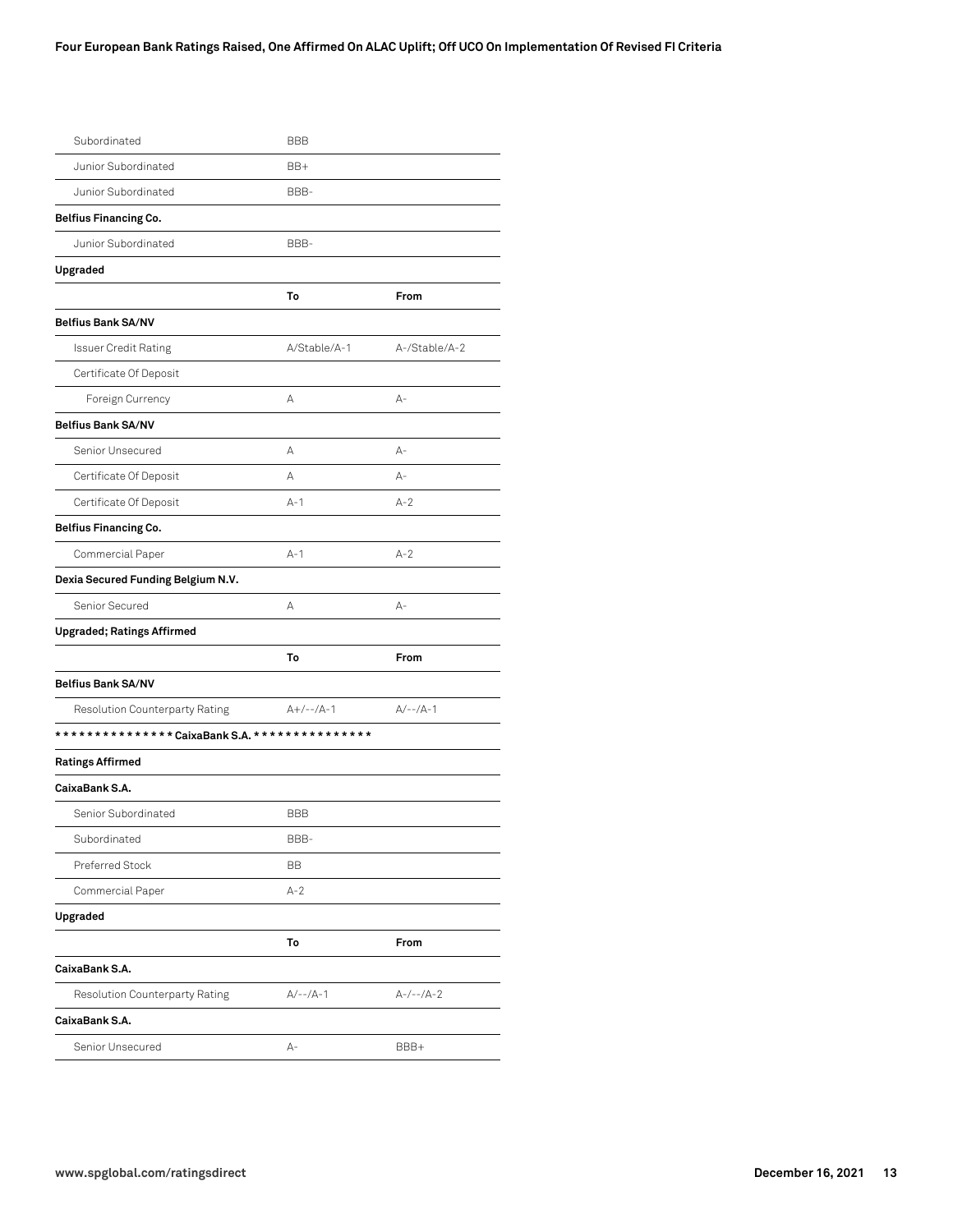### **Upgraded; Ratings Affirmed**

|                                                                 | To            | From            |
|-----------------------------------------------------------------|---------------|-----------------|
| CaixaBank S.A.                                                  |               |                 |
| Issuer Credit Rating                                            | A-/Stable/A-2 | BBB+/Stable/A-2 |
| *********** Caisse Centrale du Credit Mutuel **********         |               |                 |
| <b>Ratings Affirmed</b>                                         |               |                 |
| Caisse Centrale du Credit Mutuel                                |               |                 |
| Commercial Paper                                                | $A-1$         |                 |
| <b>Banque Federative du Credit Mutuel</b>                       |               |                 |
| Senior Subordinated                                             | $A -$         |                 |
| Subordinated                                                    | BBB+          |                 |
| Junior Subordinated                                             | BBB-          |                 |
| Commercial Paper                                                | $A-1$         |                 |
| Caisse Federale du Credit Mutuel Nord Europe                    |               |                 |
| Subordinated                                                    | BBB+          |                 |
| Junior Subordinated                                             | BBB-          |                 |
| Commercial Paper                                                | $A-1$         |                 |
| Caisse Federale du Credit Mutuel Ocean                          |               |                 |
| Commercial Paper                                                | $A-1$         |                 |
| Caisse Federale du Credit Mutuel de Maine-Anjou Basse Normandie |               |                 |
| Commercial Paper                                                | $A-1$         |                 |
| <b>Credit Industriel et Commercial</b>                          |               |                 |
| Commercial Paper                                                | $A-1$         |                 |
| Credit Industriel et Commercial, New York Branch                |               |                 |
| Commercial Paper                                                | A-1           |                 |
| Upgraded                                                        |               |                 |
|                                                                 | To            | From            |
| Caisse Centrale du Credit Mutuel                                |               |                 |
| <b>Credit Industriel et Commercial</b>                          |               |                 |
| Caisse Federale du Credit Mutuel de Maine-Anjou Basse Normandie |               |                 |
| Caisse Federale du Credit Mutuel Ocean                          |               |                 |
| Caisse Federale du Credit Mutuel Nord Europe                    |               |                 |
| <b>Banque Federative du Credit Mutuel</b>                       |               |                 |
| Resolution Counterparty Rating                                  | $AA-/--/A-1+$ | $A+/--/A-1$     |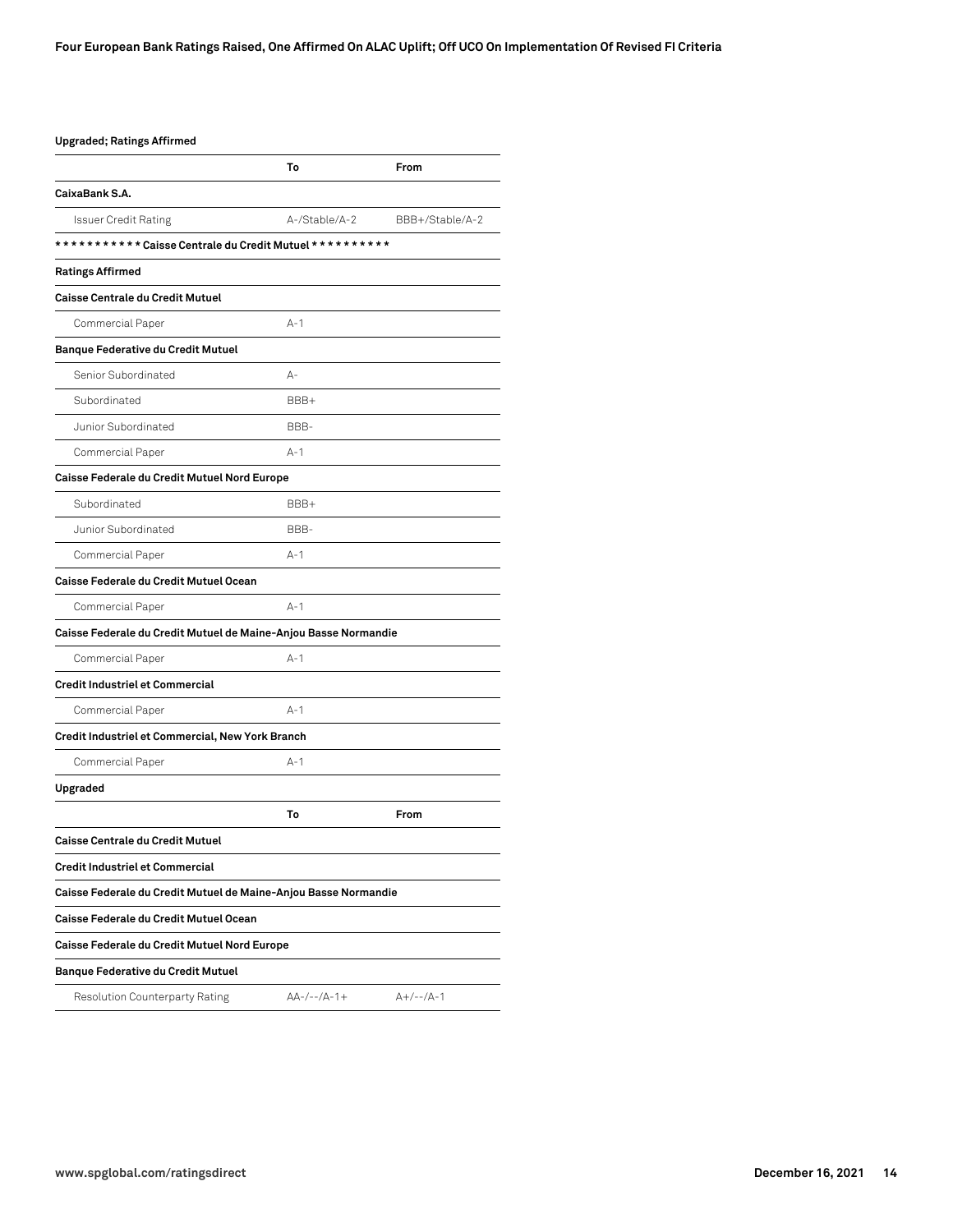| <b>Caisse Centrale du Credit Mutuel</b>                         |               |              |
|-----------------------------------------------------------------|---------------|--------------|
| <b>Credit Industriel et Commercial</b>                          |               |              |
| Caisse Federale du Credit Mutuel de Maine-Anjou Basse Normandie |               |              |
| Caisse Federale du Credit Mutuel Ocean                          |               |              |
| Caisse Federale du Credit Mutuel Nord Europe                    |               |              |
| Certificate Of Deposit                                          |               |              |
| Foreign Currency                                                | A+            | А            |
| <b>Banque Federative du Credit Mutuel</b>                       |               |              |
| Senior Unsecured                                                | A+            | А            |
| <b>Upgraded; New Rating</b>                                     |               |              |
|                                                                 | To            | From         |
| <b>Credit Industriel et Commercial</b>                          |               |              |
| Certificate Of Deposit                                          |               |              |
| Local Currency                                                  | $A+/A-1$      | А            |
| <b>Upgraded; Ratings Affirmed</b>                               |               |              |
|                                                                 | Т٥            | From         |
| Caisse Centrale du Credit Mutuel                                |               |              |
| <b>Credit Industriel et Commercial</b>                          |               |              |
| Caisse Federale du Credit Mutuel de Maine-Anjou Basse Normandie |               |              |
| Caisse Federale du Credit Mutuel Ocean                          |               |              |
| Caisse Federale du Credit Mutuel Nord Europe                    |               |              |
| <b>Banque Federative du Credit Mutuel</b>                       |               |              |
| <b>Issuer Credit Rating</b>                                     | A+/Stable/A-1 | A/Stable/A-1 |
| <b>Caisse Centrale du Credit Mutuel</b>                         |               |              |
| Caisse Federale du Credit Mutuel de Maine-Anjou Basse Normandie |               |              |
| Caisse Federale du Credit Mutuel Ocean                          |               |              |
| Caisse Federale du Credit Mutuel Nord Europe                    |               |              |
| Certificate Of Deposit                                          |               |              |
| Local Currency                                                  | $A+/A-1$      | А            |
| <b>Banque Federative du Credit Mutuel</b>                       |               |              |
| Certificate Of Deposit                                          |               |              |
| Foreign Currency                                                | A+            | А            |
| Local Currency                                                  | $A+/A-1$      | А            |
| **************Aktia Bank PLC ***************                    |               |              |
| <b>Ratings Affirmed</b>                                         |               |              |
| <b>Aktia Bank PLC</b>                                           |               |              |
| Issuer Credit Rating                                            | A-/Stable/A-2 |              |
| Resolution Counterparty Rating                                  | $A/-- /A-1$   |              |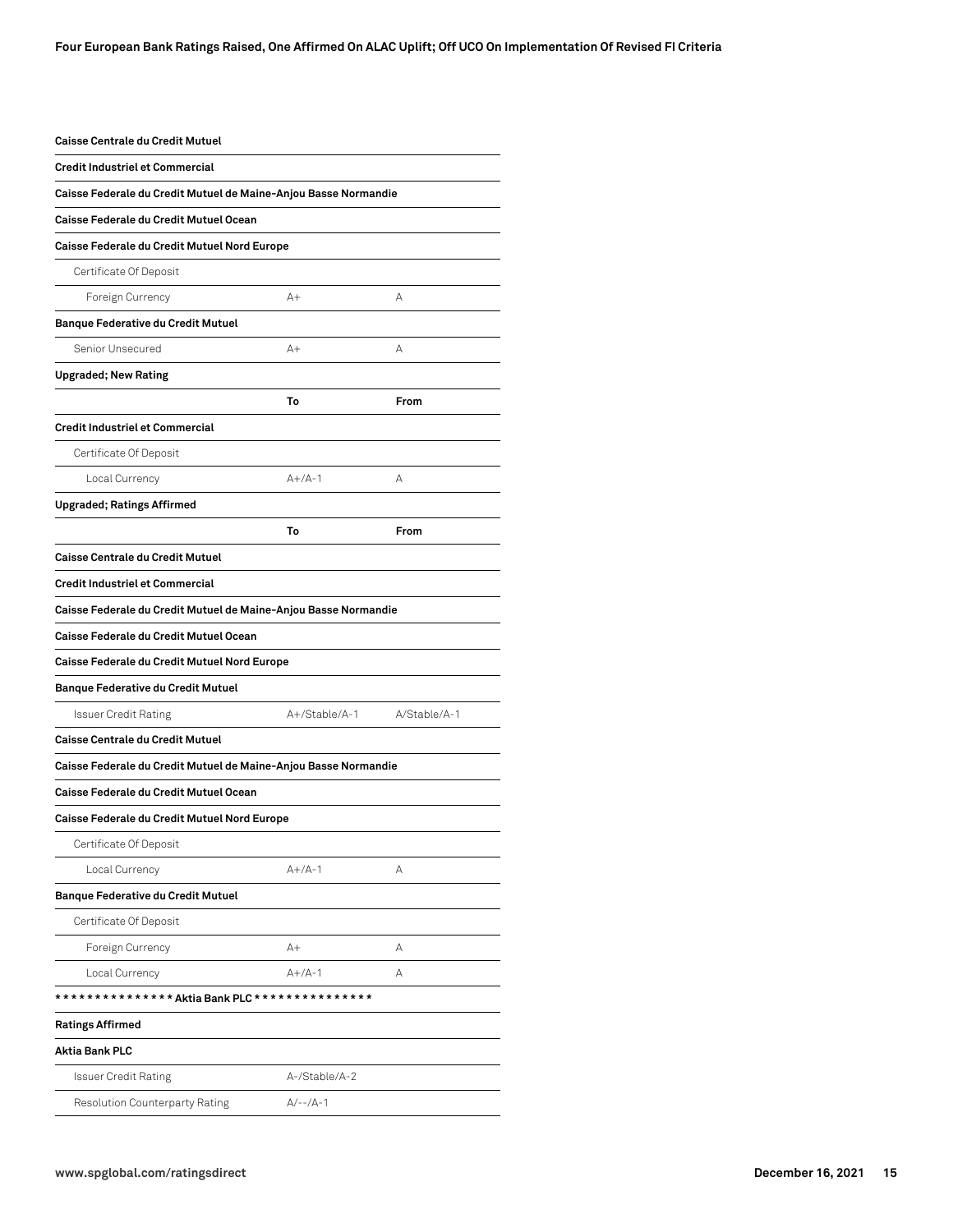### **Four European Bank Ratings Raised, One Affirmed On ALAC Uplift; Off UCO On Implementation Of Revised FI Criteria**

#### **Aktia Bank PLC**

Senior Unsecured A-

Certain terms used in this report, particularly certain adjectives used to express our view on rating relevant factors, have specific meanings ascribed to them in our criteria, and should therefore be read in conjunction with such criteria. Please see Ratings Criteria at www.standardandpoors.com for further information. A description of each of S&P Global Ratings' rating categories is contained in "S&P Global Ratings Definitions" at https://www.standardandpoors.com/en\_US/web/guest/article/-/view/sourceId/504352 Complete ratings information is available to subscribers of RatingsDirect at www.capitaliq.com. All ratings affected by this rating action can be found on S&P Global Ratings' public website at www.standardandpoors.com. Use the Ratings search box located in the left column. Alternatively, call one of the following S&P Global Ratings numbers: Client Support Europe (44) 20-7176-7176; London Press Office (44) 20-7176-3605; Paris (33) 1-4420-6708; Frankfurt (49) 69-33-999-225; Stockholm (46) 8-440-5914; or Moscow 7 (495) 783-4009.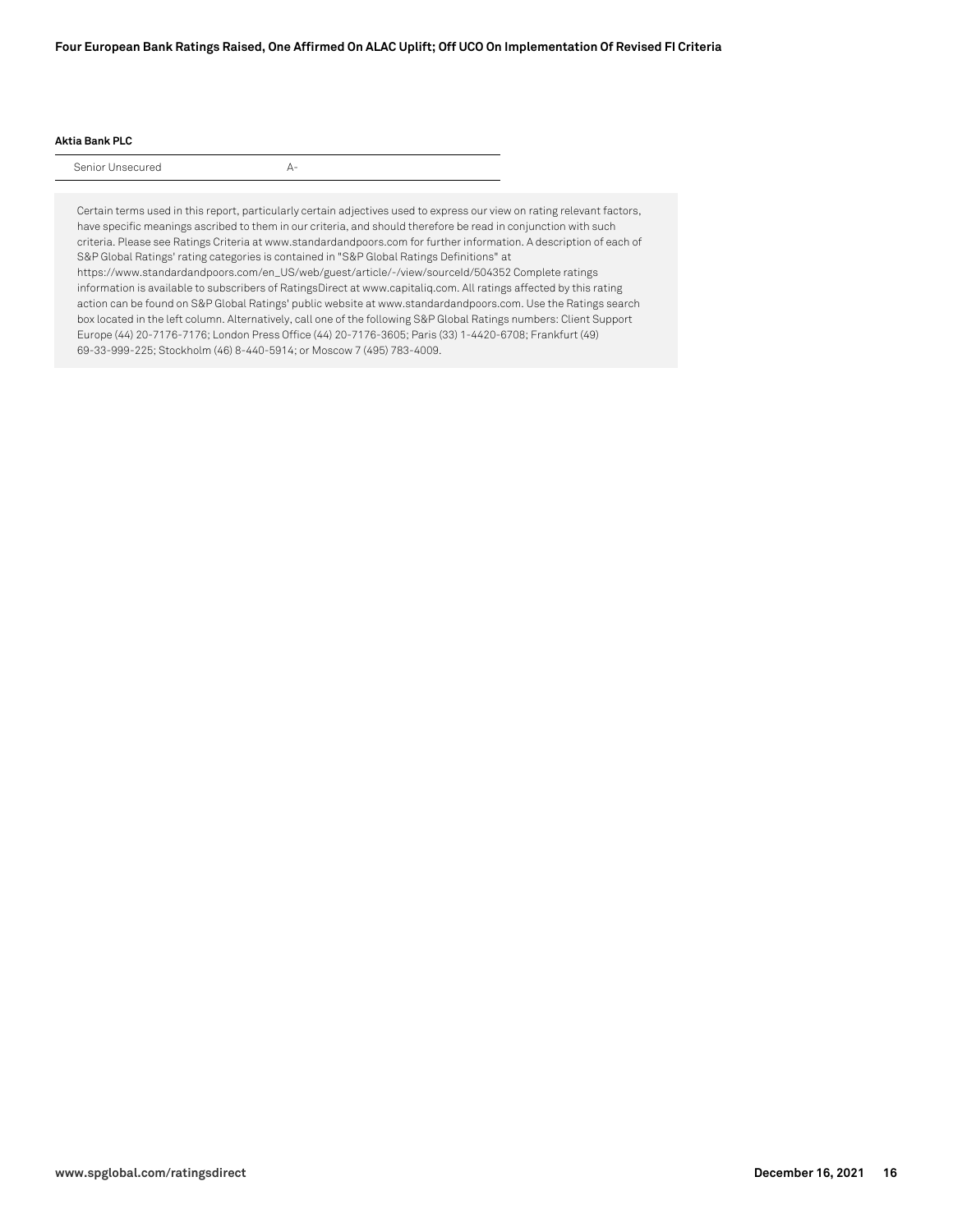# **Contact List**

#### **PRIMARY CREDIT ANALYST PRIMARY CREDIT ANALYST PRIMARY CREDIT ANALYST**

**Nicolas Malaterre** Paris + 33 14 420 7324 [nicolas.malaterre@spglobal.com](mailto: nicolas.malaterre@spglobal.com)

#### **PRIMARY CREDIT ANALYST PRIMARY CREDIT ANALYST PRIMARY CREDIT ANALYST**

**Anastasia Turdyeva** Dublin + (353)1 568 0622 [anastasia.turdyeva@spglobal.com](mailto: anastasia.turdyeva@spglobal.com)

#### **PRIMARY CREDIT ANALYST SECONDARY CONTACT SECONDARY CONTACT**

**Lucia Gonzalez** Madrid + 34 91 788 7219 [lucia.gonzalez@spglobal.com](mailto: lucia.gonzalez@spglobal.com)

#### **SECONDARY CONTACT**

**Philippe Raposo** Paris + 33 14 420 7377 [philippe.raposo@spglobal.com](mailto: philippe.raposo@spglobal.com)

**Elena Iparraguirre** Madrid + 34 91 389 6963 [elena.iparraguirre@spglobal.com](mailto: elena.iparraguirre@spglobal.com)

**Letizia Conversano** Paris + 353 (0)1 568 0615 [letizia.conversano@spglobal.com](mailto: letizia.conversano@spglobal.com)

**Francois Moneger** Paris + 33 14 420 6688 [francois.moneger@spglobal.com](mailto: francois.moneger@spglobal.com)

**Salla von Steinaecker** Frankfurt + 49 693 399 9164 [salla.vonsteinaecker@spglobal.com](mailto: salla.vonsteinaecker@spglobal.com)

**William Edwards** London + 44 20 7176 3359 [william.edwards@spglobal.com](mailto: william.edwards@spglobal.com)

**Antonio Rizzo** Madrid + 34 91 788 7205 [Antonio.Rizzo@spglobal.com](mailto: Antonio.Rizzo@spglobal.com)